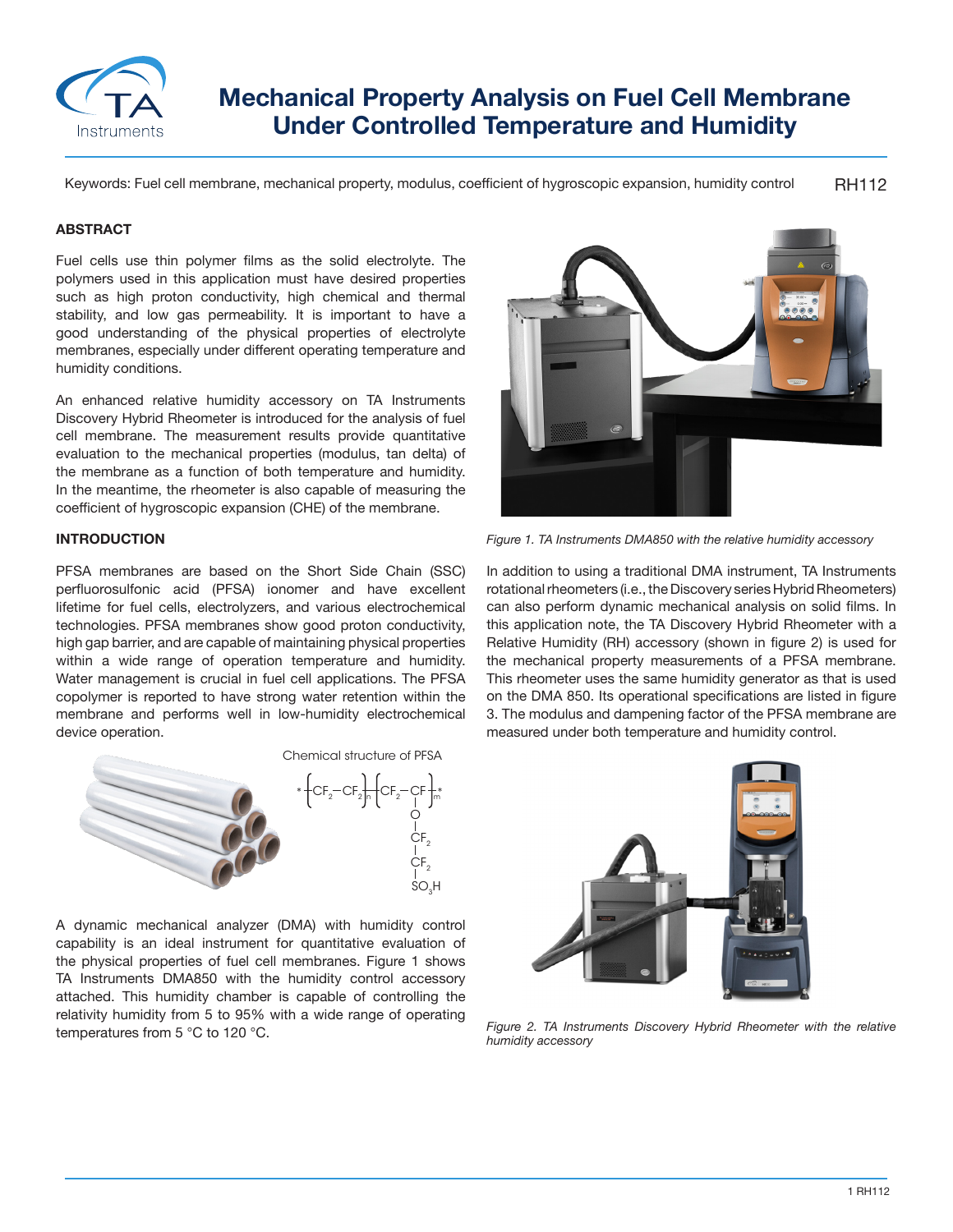| Temperature Range        | $5 °C - 120 °C$                                           |
|--------------------------|-----------------------------------------------------------|
| Temperature Accuracy     | $\pm$ 0.5 °C                                              |
| Heating/Cooling Rate     | Maximum $+1$ °C/min over entire<br>range                  |
| <b>Humidity Range</b>    | 5% to 95% RH (see chart below)                            |
| <b>Humidity Accuracy</b> | $5 - 90\%$ RH: $+3\%$ RH<br>$>90\%$ RH: +5% RH            |
| Humidity Ramp Rate       | $\pm$ 2% RH/min (fixed) both<br>increasing and decreasing |



*Figure 3. The relative humidity accessory operational specifications*

### **EXPERIMENTAL**

Commercial PFSA film was used in this research. The film is transparent with thickness of about 50µm. A TA Instruments Discovery Hybrid Rheometer (HR-30) equipped with the relative humidity chamber was used for the measurements. The PFSA film sample was loaded onto a film tension test geometry as shown in figure 4.



*Figure 4. The film/fiber tension geometry on Discovery Hybrid Rheometer*

Dynamic mechanical tests were performed in 2 different scenarios with both temperature and humidity control. In the first set of tests, relative humidity was held constant at 30%. The temperature was increased stepwise from 10 °C up to 90 °C. The modulus and dimension change of PFSA film with increasing temperature were monitored as a function of temperature. In the second set of tests, temperature was held constant at 30 °C, 50 °C and at 90 °C. The relative humidity was increased stepwise from 5% up to 90%. In both scenarios, dynamic oscillatory tests were conducted at a frequency of 1 rad/s and with a strain amplitude that is within the linear viscoelastic region of the sample.

## **RESULTS AND DISCUSSIONS**

Figure 5 shows the results of an iso-hume temperature step test. The relative humidity was held constant at 30%. Dynamic mechanical measurement was performed at a frequency of 1 rad/s with an oscillation amplitude of 0.1%, which is within the linear viscoelastic region of the sample. The measurement results show that sample modulus (E') is decreasing with increasing temperature. In the meantime, it is observed that the length (i.e. gap) of the film is increasing with temperature due to thermal expansion.



*Figure 5. Dynamic mechanical measurement performed under a constant relative humidity of 30%. The temperature is increased stepwise from 10 °C to 90 °C. The recorded geometry gap signal is the length of the film sample*

The mechanical properties of PFSA film can also be measured at an isothermal temperature but with a change in relative humidity (shown in figure 6). In this measurement, the test temperature was held constant at 30 °C, and the relativity humidity was increased stepwise from 10% up to 90%. Dynamic testing was conducted at 1 rad/s frequency with an oscillation amplitude set at 0.1%. The measurement results show that the modulus of PFSA film is decreasing with increasing environmental humidity. When water molecules diffuse into the film, it acts as a plasticizer to reduce its stiffness. Therefore, higher humidity results in a lower storage modulus (E'). Also, the length of the film is observed to increase with increasing humidity.